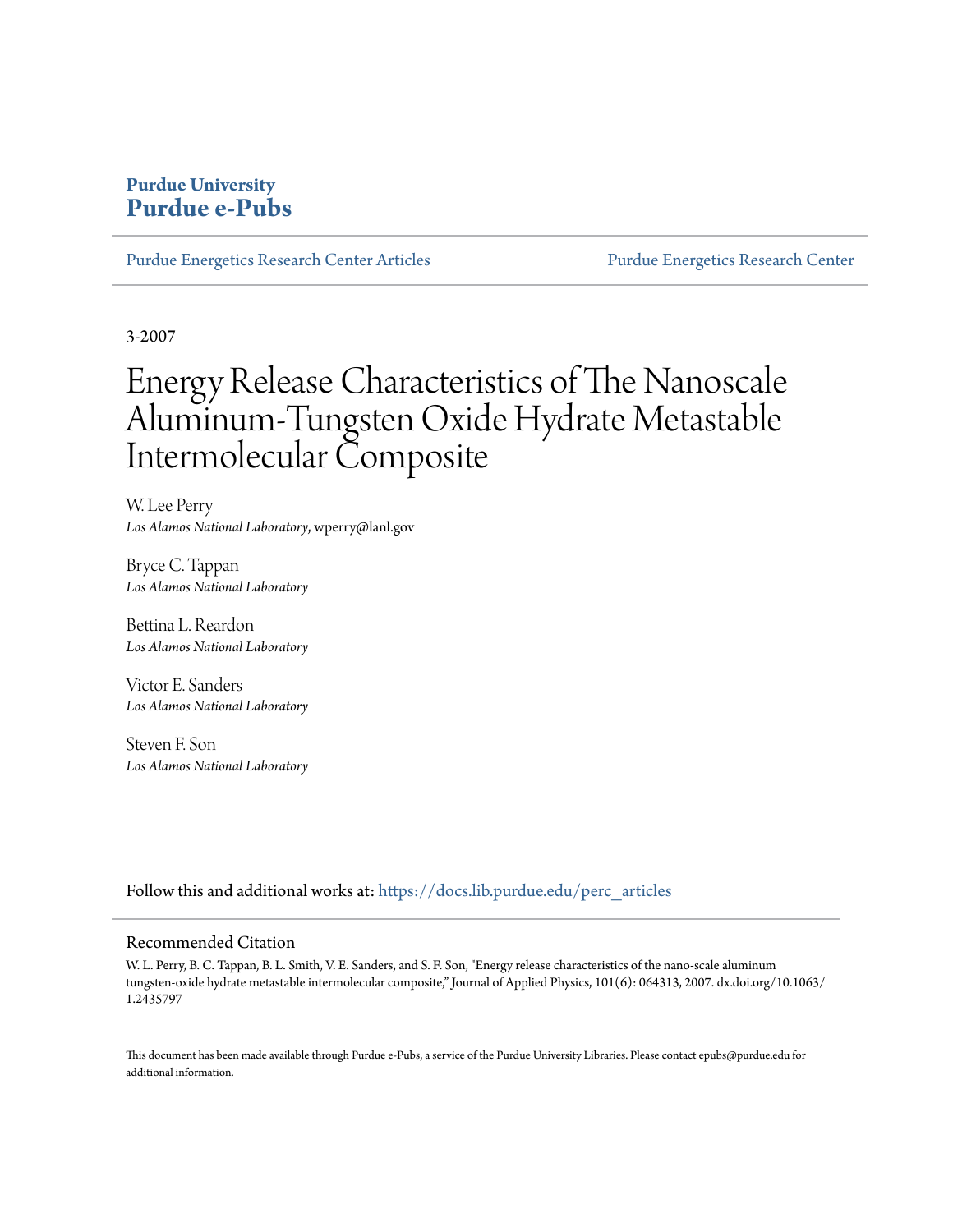## **Energy release characteristics of the nanoscale aluminum-tungsten oxide hydrate metastable intermolecular composite**

[W. Lee Perry](http://aip.scitation.org/author/Lee+Perry%2C+W), [Bryce C. Tappan,](http://aip.scitation.org/author/Tappan%2C+Bryce+C) [Bettina L. Reardon](http://aip.scitation.org/author/Reardon%2C+Bettina+L), [Victor E. Sanders,](http://aip.scitation.org/author/Sanders%2C+Victor+E) and [Steven F. Son](http://aip.scitation.org/author/Son%2C+Steven+F)

Citation: [Journal of Applied Physics](/loi/jap) **101**, 064313 (2007); View online: <https://doi.org/10.1063/1.2435797> View Table of Contents: <http://aip.scitation.org/toc/jap/101/6> Published by the [American Institute of Physics](http://aip.scitation.org/publisher/)

## **Articles you may be interested in**

[Influence of Al/CuO reactive multilayer films additives on exploding foil initiator](http://aip.scitation.org/doi/abs/10.1063/1.3658617) Journal of Applied Physics **110**, 094505 (2011); 10.1063/1.3658617

[Combustion velocities and propagation mechanisms of metastable interstitial composites](http://aip.scitation.org/doi/abs/10.1063/1.2058175) Journal of Applied Physics **98**, 064903 (2005); 10.1063/1.2058175

 [Incomplete reactions in nanothermite composites](http://aip.scitation.org/doi/abs/10.1063/1.4974963) Journal of Applied Physics **121**, 054307 (2017); 10.1063/1.4974963

Deposition and characterization of a self-propagating  $CuO<sub>x</sub>/Al$  thermite reaction in a multilayer foil geometry Journal of Applied Physics **94**, 2915 (2003); 10.1063/1.1598296



Sharp, quick summaries illuminating the latest physics research

Sign up for FREE!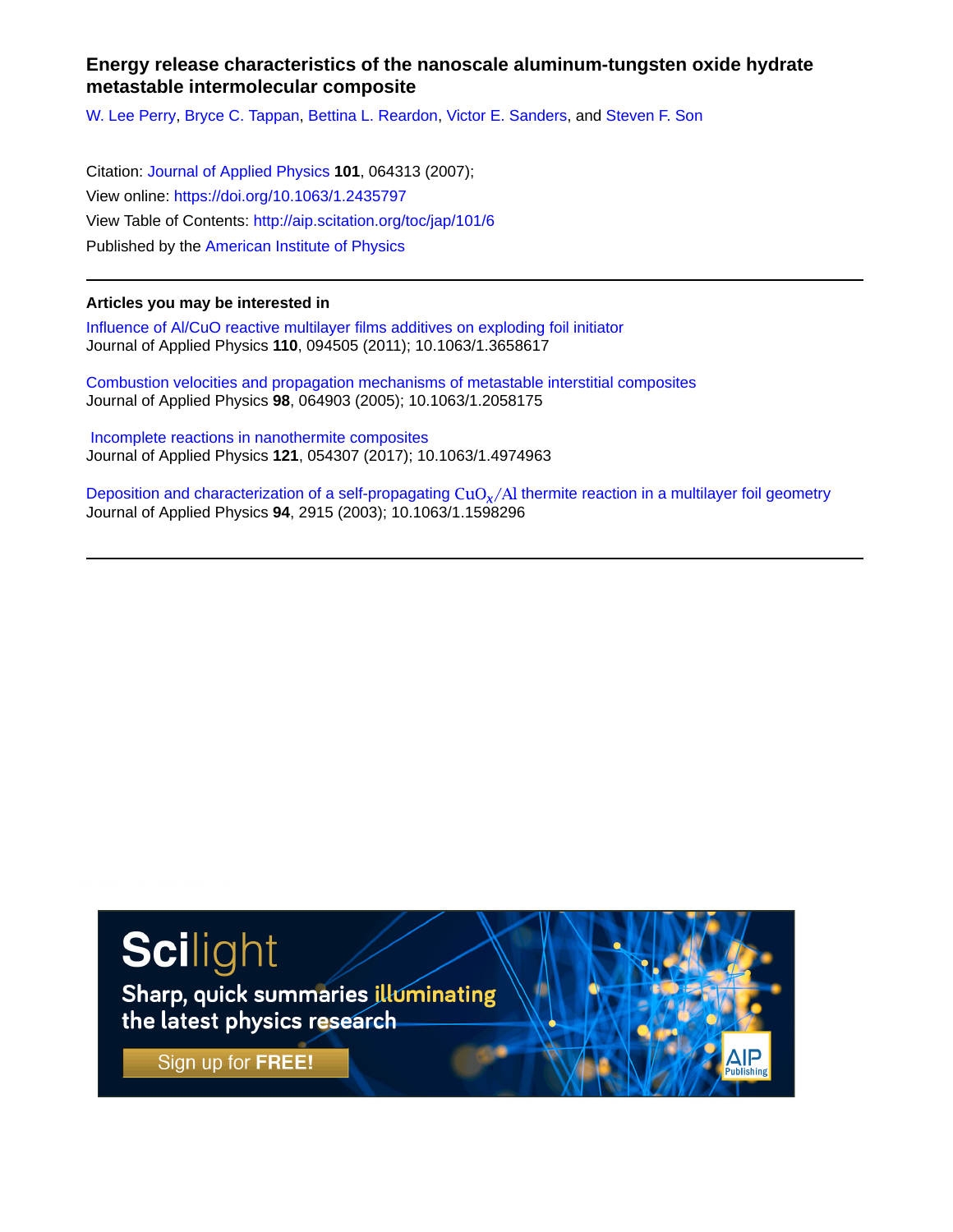#### JOURNAL OF APPLIED PHYSICS 101, 064313 (2007)

## **[Energy release characteristics of the nanoscale aluminum-tungsten oxide](http://dx.doi.org/10.1063/1.2435797) [hydrate metastable intermolecular composite](http://dx.doi.org/10.1063/1.2435797)**

W. Lee Perry,<sup>a)</sup> Bryce C. Tappan, Bettina L. Reardon, Victor E. Sanders, and Steven F. Son *Dynamic Experimentation Division, Los Alamos National Laboratory, Los Alamos, New Mexico 87545*

(Received 20 July 2006; accepted 11 December 2006; published online 26 March 2007)

Tungsten oxides are of interest as an oxidant for metals in metastable intermolecular composites (MICs), a reactive nanoscale powder useful for such applications as electric matches and gun primers. Smaller particles typically lead to fast reaction rates in this class of energetic material, and we have synthesized nanoscale WO<sub>3</sub> · H<sub>2</sub>O using wet chemistry. Analysis by electron microscopy and small angle x-ray scattering revealed an approximately 100-nm-wide by 7-nm-thick platelet morphology. X-ray diffraction verified the orthorhombic structure and composition of the hydrate. A MIC material was formulated using 44 nm Al as the fuel. Performance was measured using a pressure cell where total enthalpy change and energy release rate was measured. This report includes the thermodynamic analysis of the pressure cell (calorimetry) that allows the determination of these metrics. Accuracy of the technique is discussed. Performance of the hydrate was found to significantly exceed that of MIC formulated with dehydrated tungsten oxide for one formulation, having an energy release of approximately 1.8 MJ/kg at a rate of approximately 215 GW/m<sup>2</sup>, compared to around 1.1 MJ/kg at a rate of around 130 GW/m<sup>2</sup> for the dehydrated formulation. The data show that the enhanced behavior of the hydrated MIC formulation resulted from the reaction of aluminum with the interstitially bound water, which had additional energy release and generated hydrogen gas. © *2007 American Institute of Physics*. DOI: [10.1063/1.2435797](http://dx.doi.org/10.1063/1.2435797)

#### **INTRODUCTION**

Metastable intermolecular composite (MIC) materials are an advancement of conventional thermites. Aumann *et al.* provided an early report of MIC materials and a good conceptual description of their reactivity.<sup>1</sup> In short, the application of nanotechnology leads to a thermite having ultrafine particle sizes and reduced heat and mass transfer length scales, leading to significantly higher energy release rates relative to conventional thermites. Also, thermites typically have an energy density that exceeds that of conventional energetic materials $^{2,3}$  $^{2,3}$  $^{2,3}$  and release the energy at a rate on the order of 100 GW/m<sup>2</sup> of combustion front.<sup>2,[4](#page-6-3)</sup> Typical MIC reactions are explosive in nature and, for comparison, detonation produces energy on the order of 50 TW/m<sup>2</sup>. MIC systems have a distinct advantage by providing flexibility in energy density and power through control of particle size distribution, stoichiometry, and choice of fuel and oxidizer. MICs and ultrafine powders have found applications in primers, $\frac{5}{3}$  electric matches, $\frac{6}{3}$  and explosives.<sup>7[,8](#page-6-7)</sup>

The use of nanoscale tungsten oxides is of interest as a MIC oxidizer. The material finds advantages for such applications as environmentally friendly electric matches and gun primers by maintaining good performance without the use of lead. High performance MIC materials of nanosized  $WO_3$ and 44 nm Al have recently been demonstrated. This previous work has shown that the propagation velocity for these MIC materials can reach 250 m/s with an energy density of

1.1 MJ/kg and a maximum energy release rate of around 130 GW/m<sup>2</sup> . These values were obtained with an experimentally determined optimal stoichiometric O/Al molar ratio near  $1.5$ .

The procedure used for generating the nano- $WO_3$  produced  $WO_3·H_2O$ , which was subsequently annealed to remove the water. Our previous research detailed the synthesis process, the dehydration procedure, and the resulting oxide material.<sup>9</sup> Initial performance studies indicated that formulation of a MIC with the hydrated tungsten oxide had a very high energy release rate. We hypothesized that the presence of structural water in the oxidizer may influence the performance of MIC, and we report here a study comparing the hydrate performance to that of oxide, and the performance of both to the behavior expected from thermodynamic calculations. The evidence presented here suggested that water participated reactively, adding energy to the system, and produced hydrogen gas.

#### **EXPERIMENT**

 $WO<sub>3</sub>·H<sub>2</sub>O$  was formed through the previously described crash precipitation method.<sup>9</sup> Briefly, the method involved dissolving ammonium paratungstate in acid to form tungstic acid. Tungsten oxide hydrate precipitated upon addition of distilled water and the resulting powder heated at 100 °C overnight in air. This method produces  $WO_3 \cdot H_2O$  with particles that typically have a platelet morphology and  $\sim$ 100-nm-wide by 7-nm-thick particle sizes.

 $WO_3 \cdot H_2O/A1$  MIC materials were made using the previously described method.<sup>9</sup> The WO<sub>3</sub> · H<sub>2</sub>O was placed in

<span id="page-2-0"></span>a)Author to whom correspondence should be addressed; FAX: 505-667-0500; electronic mail: wperry@lanl.gov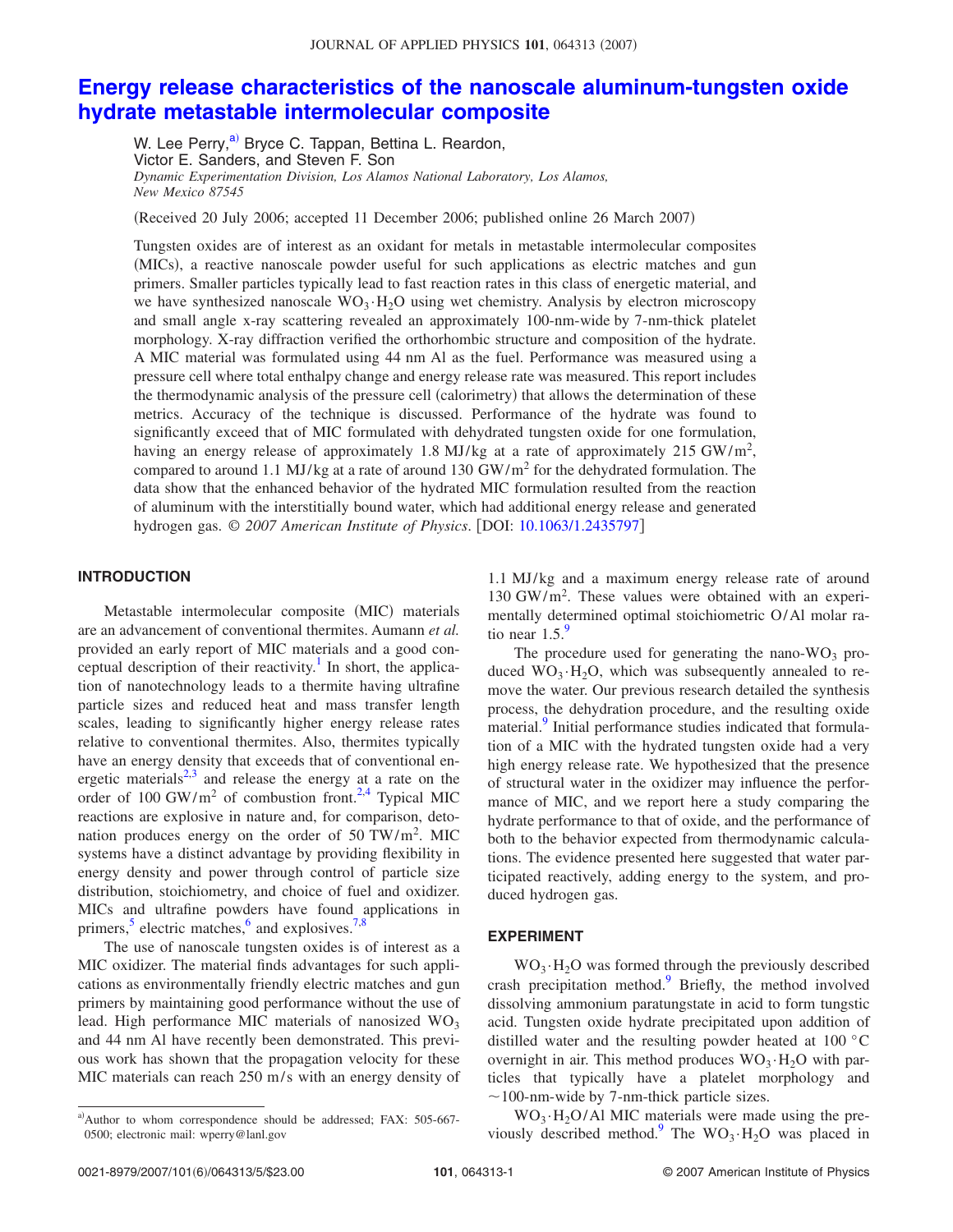<span id="page-3-0"></span>

FIG. 1. Schematic of pressure cell diagnostic. Laser, via light fiber, ignites the material near the center of the cell. Transducers located radially and in plane with the sample record pressure and light output. The components include (1) laser, (2) sample, (3) pressure transducer, and (4) light fiber.

10 ml of isopropyl alcohol. This mixture was sonified for 10 min at which point 44 nm Al was added. The mixture of  $WO_3 \cdot H_2O/A1$  in isopropyl alcohol was again sonified for 30 s. After this final sonification, the sample was poured into a heated dish to evaporate the isopropyl alcohol. The dried MIC material was then gently brushed through a mesh material to form a fine powder. This material was mixed based on O/Al mole ratios of 1.1–2.1. The Al fuel employed in these experiments has an inert passivating oxide layer, accounting for 33% of the total mass. The mass ratios of  $Al/WO_3 \cdot H_2O$ , determined using the mole fraction and the oxide fraction, were 0.32–0.48.

The MIC material was performance tested through measurements of the pressure-time characteristics in a bomb apparatus (pressure cell). In these tests, the MIC material was placed into the pressure cell and initiated with a 30 ns 20 mJ/cm<sup>2</sup> Nd:YAG (yttrium aluminum garnet) laser pulse. The laser pulse triggers an oscilloscope that records the rate of pressurization through two pressure transducers (PCB Piezotronics Inc.). Voltage data were captured digitally using a Tektronix 460A oscilloscope. The data were recorded at a resolution of 100 ns/point for 50 000 points to ensure that the maximum pressure was obtained. Figure [1](#page-3-0) shows a rendering of the apparatus.

A Netzsch STA 449 Jupiter provided the TGA-DSC data. This instrument was set to heat from ambient temperature to 900 °C at a rate of 10 °C/min. X-ray diffraction (XRD) was run using powder diffraction techniques. The scanning parameters for this instrument were set to scan from 5° to 80° with a step size of  $0.05^{\circ}$  per step and a rate of  $3^{\circ}$  per minute.

<span id="page-3-1"></span>

FIG. 2. X-ray diffraction pattern for orthorhombic  $WO_3 \cdot H_2O$  from the crash precipitation method.

<span id="page-3-2"></span>

FIG. 3. Electron micrograph of  $WO_3 \cdot H_2O$  produced by the crash precipitation method.

#### **RESULTS AND DISCUSSION**

We provide here evidence of the hydrate material's physical structure, morphology, and energy required for dehydration. A discussion of reaction thermodynamics follows, including an estimate of the accuracy of our calorimetric method. Finally, we compare the performance of a MIC formulated with the hydrate to a MIC formulated with the oxide, and the possible mechanistic differences between the two reactions.

#### **Material characterization**

The synthesis procedure produced pure orthorhombic  $WO_3 \cdot H_2O$ , as confirmed by several characterization techniques. Figure [2](#page-3-1) shows a diffraction pattern from the material, showing the orthorhombic structure as referenced to the work of other researchers and to the International Center for Diffraction Data PDF file.<sup>10[,11](#page-6-10)</sup> Figure [3](#page-3-2) shows an electron microscope image of the material, revealing a platelet morphology. Rough particle sizing using scanning electron microscope images indicated a particle width of approximately 100 nm, and small angle x-ray scattering quantitatively found a particle thickness of  $7 \pm 0.2$  nm.<sup>12[,13](#page-6-12)</sup> Thermogravimetric analysis (TGA) analysis showed a mass loss consistent with that expected for  $WO_3 \cdot H_2O \rightarrow WO_3$ , as shown in Fig. [4.](#page-3-3) Differential scanning calorimetry (DSC) analysis, also

<span id="page-3-3"></span>

FIG. 4. TGA and DSC data showing the dehydration of  $WO_3 \cdot H_2O$ . The mass loss was approximately 6%, consistent with the loss of 1 mol of water for each mole of  $WO_3$ . The endotherm shown in the DSC data near 200 °C indicated 80–100 J/g of hydrate was required to remove the water.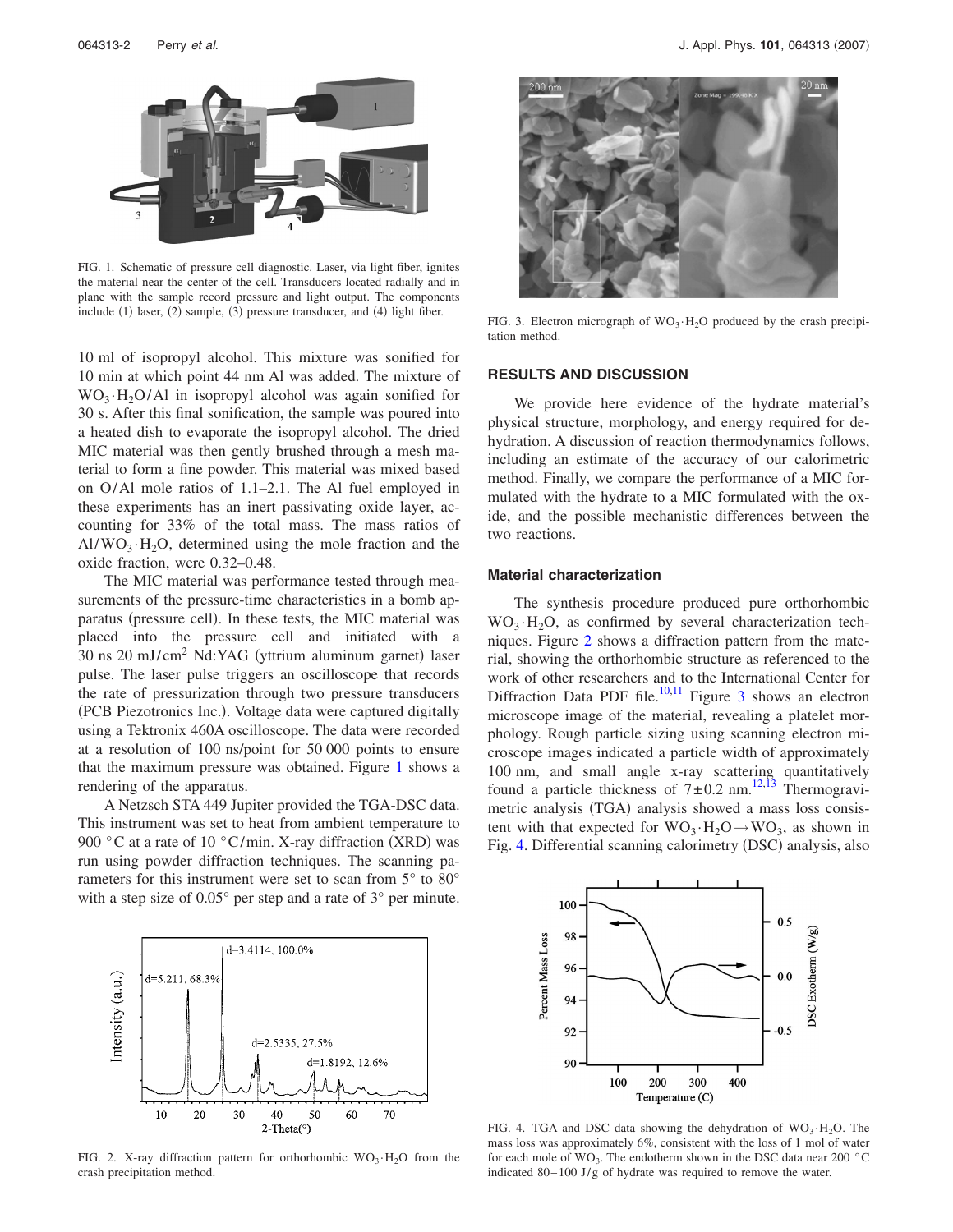shown in Fig. [4,](#page-3-3) shows the endothermic loss of water in the range of  $190-250$  °C, requiring approximately 80-100 J/g of hydrate to liberate the water.

#### **Reaction thermodynamics**

We have determined reaction enthalpies by a first law analysis of the pressure cell. The analysis begins with the basic form of the first law,

$$
Q + W = \Delta U,\tag{1}
$$

<span id="page-4-0"></span>where *Q* is the heat exchanged with the surroundings and *W* is the work. The walls of the vessel do not move such that no work is done, and  $W=0$ . *U* is the total internal energy of the gas within the boundary of the vessel and  $\Delta$ , as usual, refers to the general change that occurs from an initial state  $(1)$  $(1)$  $(1)$  to the state of interest  $(2)$  $(2)$  $(2)$ . By definition  $U$  depends on enthalpy  $(H)$  and pressure  $(P)$  within the system,

$$
Q = \Delta U = \Delta H - \Delta PV,\tag{2}
$$

<span id="page-4-1"></span>where  $V$  is the volume (constant) of the system. The total enthalpy change comprises reaction enthalpy, phase change enthalpy, and sensible heat enthalpy,

$$
\Delta H = \Delta H_{\text{rxn}}^0 + \Delta H_{\text{pc}} + \Delta H_{\text{sens}},\tag{3}
$$

<span id="page-4-3"></span>where the subscripts rxn, pc, and sens, refer to reaction, phase change, and sensible heat, respectively. The superscript "0" refers to the reference temperature, assumed here to be 298 K. The following familiar relationship replaces the sensible heat enthalpy:

$$
\Delta H_{\rm sens} = n_2 C_{\rm p2} T_2 - n_1 C_{\rm p1} T_1. \tag{4}
$$

 $n, C_p$ , and *T* refer to the molar amount of gas, constantpressure heat capacity, and temperature. At state 2, the gas was a mixture of vapor products and heated air. At state 1, the gas was only air at ambient conditions. The gas conditions did not reach extreme pressures or temperatures, and we employed the ideal gas equation of state to recast state 2 in terms of observable quantities,

<span id="page-4-2"></span>
$$
\Delta H_{\rm sens} = \frac{C_{\rm p2}}{R} P_2 V_2 - \frac{C_{\rm p1}}{R} P_1 V_1. \tag{5}
$$

Inserting Eq.  $(5)$  $(5)$  $(5)$  into Eq.  $(3)$  $(3)$  $(3)$ , and that result into Eq.  $(2)$  $(2)$  $(2)$ , we found

$$
Q = \Delta H_{rxn}^{0} + \Delta H_{pc} + \frac{C_{p2}}{R} P_2 V_2 - \frac{C_{p1}}{R} P_1 V - P_2 V_2 - P_1 V_1
$$
  
=  $\Delta H_{rxn}^{0} + \Delta H_{pc} + \frac{P_2 V_2}{\gamma - 1} - \frac{P_1 V_1}{\gamma - 1}$ , (6)

where  $P$  and  $V$  refer to the pressure and volume and  $\gamma$  is the ratio of specific heats of the gases considered. The last two terms on the right-hand side have been shown to represent energy stored in a pressure vessel. The *PV* term at state 1 represents energy in equilibrium with the environment outside the pressure vessel, and is therefore of no interest and is removed from the analysis. Solving for the unknown enthalpies yields

$$
\Delta H_{\text{rxn}}^0 + \Delta H_{\text{pc}} = \frac{P_2 V_2}{\gamma - 1} + Q. \tag{7}
$$

This analysis cannot discriminate between the phase change and reaction enthalpies. However, this represents the energy liberated both in the form of heat and temporary gas production that together serve as the useful energy release of the MIC material. Fischer and Grubelich provided the theoretical enthalpies associated with reaction and phase change in the same way, and we have made useful comparisons to their reported values.<sup>2</sup>

#### **Error sources and analysis**

Three major sources of error affected this energy measurement scheme: uncertainty in heat loss, uncertainty in  $\gamma$ , and variations in weight or density from shot to shot. During the reaction time, energy was transferred to the surrounding gas by convection and radiation, and to the sample holder by conduction. The energy transferred to the gas appears as pressure on the transducers, but the sample holder absorbs the energy irreversibly on the time scale of interest. To ascertain the magnitude of error caused by this unknown heat loss, we have done a simple heat loss analysis according to the method described in Carslaw and Jeager for onedimensional (Cartesian) heat transfer into a semi-infinite slab.<sup>14</sup> The assumption of planarity is reasonable based on the depth of heat penetration on the reaction time scale compared to the sample holder radius. We have observed no evidence of melting of the aluminum sample holder after many experiments, so we assumed that the temperature of the surface increased linearly from room temperature (RT) to 933 K (melting temperature of Al). The analysis showed a heat loss on the order of 2.5% using conservative assumptions. An error of +5% was thus assigned to account for the unknown heat loss to the sample holder. Note the  $+$  sign, indicating a bidirectional error of +/−2.5%. An obvious development for the calorimeter would be the addition of a low thermal conductivity sample holder material. To be conservative, we round this error up to  $+/-5\%$ .

The uncertainty in the ratio of specific heats,  $\gamma$ , forms another potential source of error. For monatomic gases  $\gamma$ =1.67, for water  $\gamma$ =1.01, for diatomic gases  $\gamma$  ~1.4, and for tri- or polyatomic gases  $\gamma$  ranges from 0–1.4. Air contained in the vessel comprised the largest mole fraction at the end of the reaction at approximately 600  $\mu$ mol. Experiments were performed using approximately 40 mg of the MIC material. If the MIC was formulated stoichiometrically with  $WO<sub>3</sub>·H<sub>2</sub>O$ , according to the computational thermochemical equilibrium code CHEETAH (Ref. [15](#page-6-14)) calculations, 110  $\mu$ mol hydrogen gas was produced. If the MIC was formulated stoichiometrically with  $WO_3$ , Fischer and Grubelich reported the reaction produced 1430  $\mu$ mol of gas per gram of  $WO<sub>3</sub>/Al reaction, which resulted in approximately 60  $\mu$ mol$ of reaction product gases in these experiments.

Assembling these values and using a mole-weighted average, we found that the value for  $\gamma$  was dominated by the value for air in the case of MIC formulated with  $WO_3$ , such that  $\gamma = 1.40 \pm 0.04$ . The uncertainty arises from the lack of knowledge regarding  $\gamma$  for the product gases. The magnitude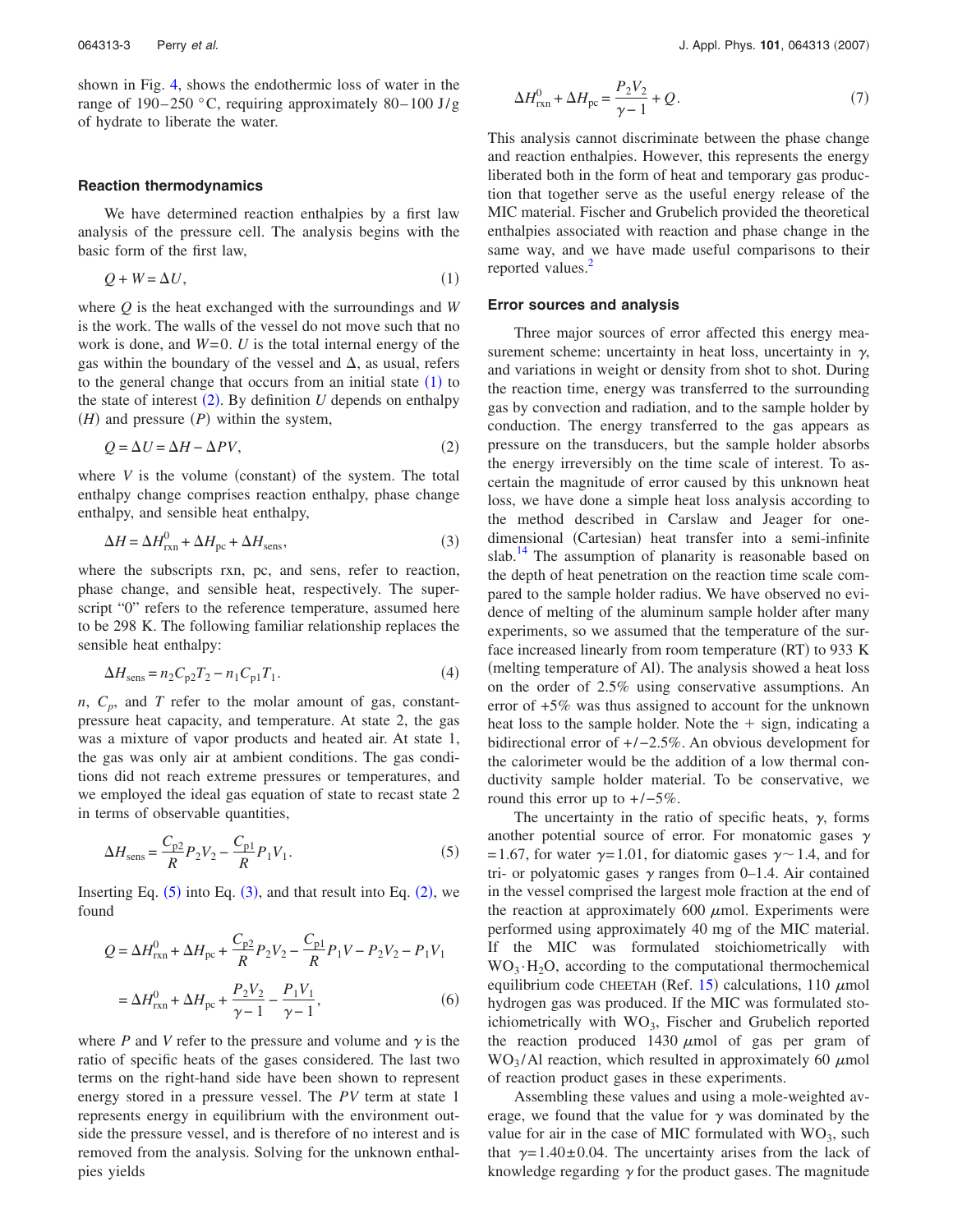<span id="page-5-0"></span>

FIG. 5. The graph compares the observed energy release of the oxide MIC and the hydrate MIC. Also shown is the behavior predicted by thermodynamic calculations. The dashed lines bracketing the oxide observation show the overall error in those measurements,  $\pm 17\%$ .

of the uncertainty was calculated using the mole fraction of product gases (10%) and a range of 1.0–1.8 for  $\gamma$ . For experiments conducted using  $WO_3·H_2O$ , the CHEETAH calculations indicated that hydrogen was the only major gas-phase product, for which  $\gamma = 1.4$ . The CHEETAH computational result was intuitively agreeable. However, we acknowledge the inherent uncertainty in such calculations and that deviations occurred for reactions that were not balanced. For this reason, we conservatively chose an error magnitude of 0.04, such that  $\gamma = 1.40 \pm 0.04$  for the WO<sub>3</sub> · H<sub>2</sub>O reaction. These error limits lead to an energy error of  $\pm 3\%$  for typical peak pressures. Again, to be conservative, we round this error up to  $\pm 5\%$ .

Shot-to-shot pressure variations produced the most significant source of scatter in the data. These variations may arise from variations in shot mass, different packing densities, and/or differing amounts of reactant consumed; however, the variation in shot mass was removed by normalizing the energy release to the mass of MIC used. To evaluate variations due to other uncertainties, we repeated each condition a number of times, usually five, and calculated an average and assigned  $2\sigma$  as the error. In the current work, the error in energy  $\pm 15\%$ .

We therefore find a total error of  $\pm 17\%$ . It should be reiterated that the performance variation of the MIC itself causes the most significant error  $(\pm 15\%)$ . The combined error of the uncertainty in  $\gamma$  and heat loss amounts to  $\pm 7\%$ . The latter number, 7%, then becomes the stated calorimeter accuracy over the range of our observations. Larger deviation from stoichiometric mixtures would require a more careful analysis.

#### **Comparison of hydrate to oxide**

We first discuss the total energy release characteristics of the two oxidizers, then the energy release rates. Figure [5](#page-5-0) shows the energy release characteristics of the  $Al/WO<sub>3</sub>$  reaction as a function of O/Al molar ratios. The curve is a best fit to the data presented in our previous work. $9$  The nominal curve was calculated using  $\gamma = 1.4$ , as discussed in the previous section. The dashed lines represent a 17% error. The data points show the energy released from the  $Al/WO_3 \cdot H_2O$  reaction, also using  $\gamma = 1.4$ . The graphs also show the calculated thermodynamic behavior of both oxide and hydrate reactions. The calculated energy release variations with stoichiometry for the  $WO<sub>3</sub>$  oxidized reaction and the  $WO_3·H_2O$  oxidized reaction were calculated using the following reactions, respectively:

$$
Al + xWO3 \rightarrow aAl + bAl2O3 + cW + dWO3,
$$
 (8)

$$
\begin{aligned} \text{Al} + x\text{WO}_3\text{H}_2\text{O} &\rightarrow a\text{Al} + b\text{Al}_2\text{O}_3 + c\text{H}_2 + c\text{W} \\ &\quad + d\text{WO}_3\text{H}_2\text{O}, \end{aligned} \tag{9}
$$

where *x* was varied to allow the O/Al molar ration to range from approximately 1.0–2.2. The other coefficients were then computed appropriately. The balanced (stoichiometric) reactions are

$$
2\text{Al} + \text{WO}_3 \rightarrow \text{Al}_2\text{O}_3 + \text{W},\tag{10}
$$

<span id="page-5-1"></span>
$$
8\text{Al} + 3\text{WO}_3\text{H}_2\text{O} \rightarrow 4\text{Al}_2\text{O}_3 + 3\text{W} + 3\text{H}_2. \tag{11}
$$

The standard enthalpies of formation of the reaction constituents were used.<sup>16</sup> Phase changes were not included in the calculation, and those enthalpies account for approximately 8% of the total energy released in the oxide reaction, as illustrated by the stoichiometric value reported by Fischer and Grubelich<sup>2</sup> (which includes phase change) and shown in Fig. [5](#page-5-0) for the oxide by the inverted triangle symbol. The reactions, as written, show our assumption for these calculations that the  $WO_3$  and  $WO_3 \cdot H_2O$  molecules either completely reacted or did not react at all. For example the W atom either was fully reduced or was in the 3+ oxidation state. We acknowledge that this was an oversimplification: the partially reduced W atom may form several lower oxides and excess hydrate will dissociate, producing free water in this system. However, the thermodynamic calculations were intended for a general comparison and showed that the hydrate system possesses a higher energy density than the oxide system. Further, Eq.  $(1)$  $(1)$  $(1)$  indicates that three additional moles of gas were formed during the reaction. MIC reactions typically do not produce permanent gas, but many formulations produce a temporary gas in the form of vaporized products, which play a role in reaction propagation and in exerting a force on the surroundings. The hydrogen produced by the hydrate reaction brings the total gas production to 0.76 mol of gas per 100 g of reactant, as compared to 0.14 mol/g for the oxide reaction. This is larger than any value for molar gas production in the list of binary reactions tabulated by Fischer and Grubelich. $<sup>2</sup>$  Permanent gas forma-</sup> tion has the additional advantage of the ability to perform *net* work on the surroundings, a feature lacking in most binary MIC systems. These experiments cannot provide information about afterburning of  $H_2$ . However, afterburn likely occurs under some circumstances.

Thermodynamic calculations are ignorant of transport and kinetic issues, and these processes contributed to the observed energy deficiency at the stoichiometric ratio. The physical explanation lies in the fact that the speed of the